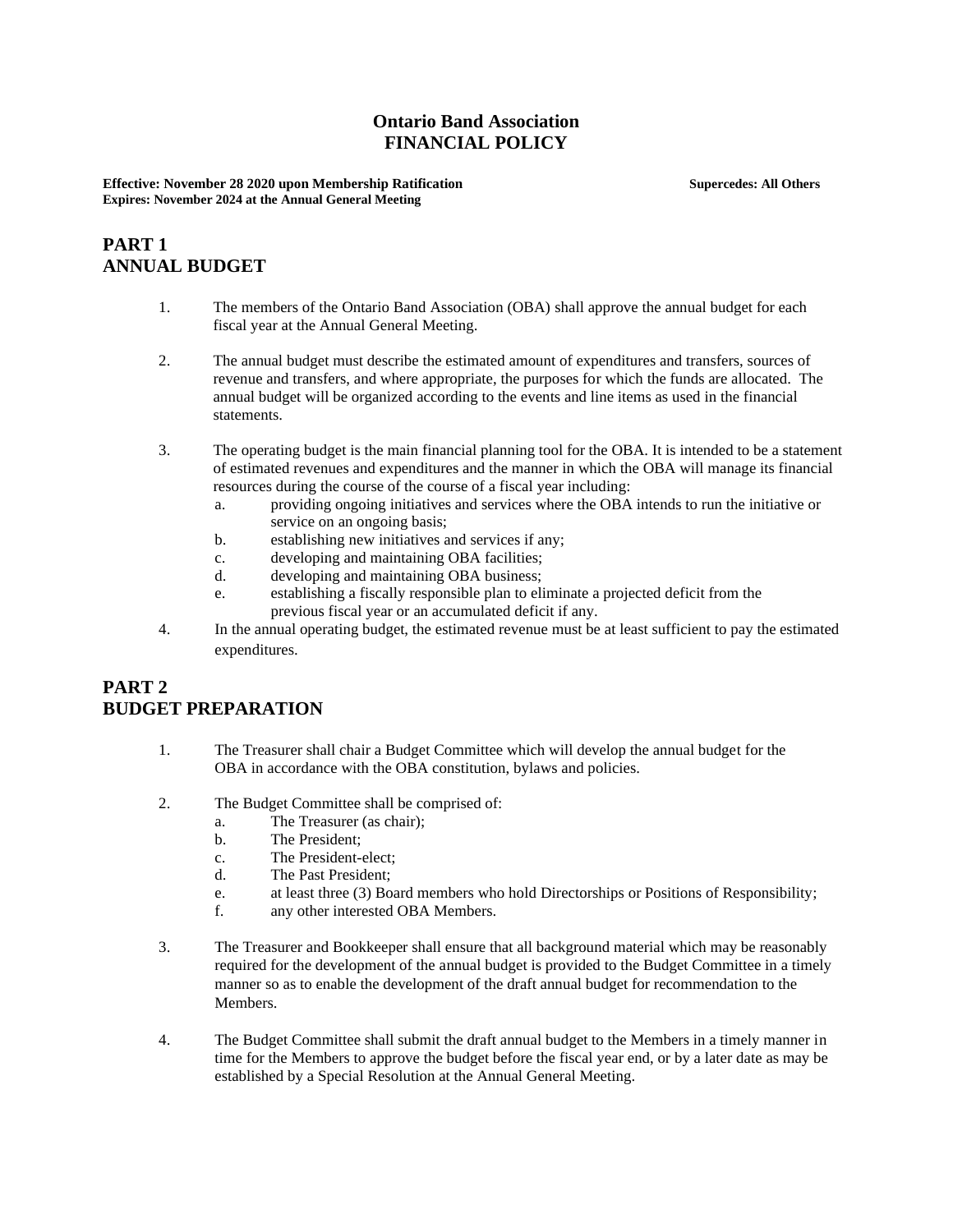- 5. Individual salaries and wages of non-elected OBA employees is privileged information and shall not be disclosed publicly or out of camera without the prior consent of the Board of Directors.
- 6. The annual budget has no effect unless Members pass it by  $2/3 + 1$  majority.
- 7. In the event that Members fail to approve an annual budget before the start of OBA fiscal year, the OBA shall continue to operate in a manner consistent with the most recent annual budget approved by the Members.
- 8. In accordance with its powers as outlined in these its constitution, bylaws and policies, the Board may establish procedures that further describe and define the budget development approval process. Procedures established under this section must adhere to the requirements and processes outlined in this policy.

# **PART 3 AUDIT OF ACCOUNTS**

- 1. At all times the OBA must have an accountant of record selected by the Executive and established with a motion authorizing the auditor to examine the financial statements of the OBA.
- 2. As needed, the accountant of record shall prepare an audited financial statement of all of OBA accounts for the preceding fiscal year.
- 3. In years when an audit is not required, the accountant of record shall be tasked with preparing a financial review of OBA statements.
- 4. The audited or reviewed financial statements must be presented to the Members for approval by the following Annual General Meeting.
- 5. On approval of the audited financial statements by the Members, the President and Treasurer shall sign the statements on behalf of the OBA.

# **PART 4 DEFICITS**

1. If the audited or reviewed financial statements confirm the OBA posted a deficiency of revenues over expenditures, the deficiency shall be carried forward as an accumulated deficit and a fiscally responsible plan shall be developed by the OBA to eliminate the accumulated deficit.

# **PART 5 SURPLUSES**

- 1. If the audited financial statements confirm that the OBA has posted a surplus of revenues over expenditures in a given year, the OBA shall use the surplus funds
	- a. if the OBA has an accumulated deficit, to eliminate the accumulated deficit;
	- b. if surplus funds remain after the accumulated deficit has been eliminated, to maintain an Operating and Capital reserve; Capital improvements reserve; Retire Debt, or; Lower Fees.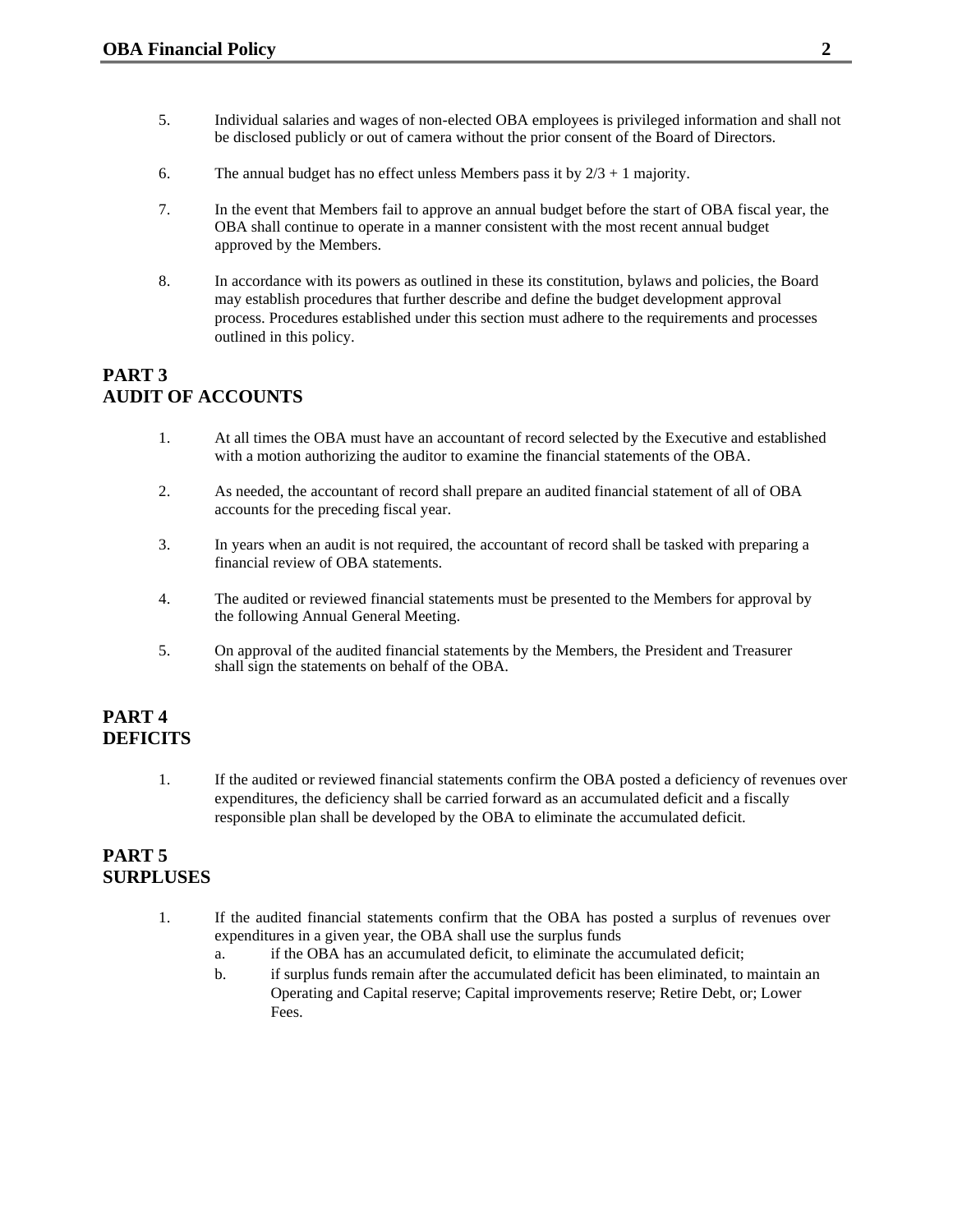#### **PART 6 LENDING AND BORROWING**

- 1. The OBA shall not lend money.
- 2. The OBA may:
	- a. borrow funds through OBA credit-borrowing products, such as an operating line of credit or credit card; and/or
	- b. issue, sell or pledge obligations of CASA for credit.
- 3. The OBA may only make a borrowing if the borrowing is authorized by the Board of Directors.
- 4. A resolution by the Board to approve borrowing under this section is required and must include the following:
	- a. the funds to be borrowed'
	- b. the purpose for which the funds are borrowed;
	- c. terms and conditions of the borrowing;
	- d. the source of funds to be used to repay the borrowing; and
	- e. a plan to repay the loan.
- 5. Funds obtained by OBA under a borrowing must be used for the purpose they were borrowed.

# **PART 7 SIGNING AUTHORITY**

- 1. All cheques issued by the OBA must be signed by one of the following:
	- a. President
	- b. President-Elect
	- c. Treasurer
	- d. Bookkeeper
	- e. Past President
- 2. Except as provided in this financial policy or other bylaws or constitution, the Board, with advice from the Treasurer, shall establish procedures for the financial administration of the OBA.
- 3. With the exception of cheques, all contracts approved in accordance with the OBA bylaws and procedures and requiring execution by the OBA must be jointly signed by the those positions outlined in Part 7(1).

### **PART 8 EMERGENCY EXPENDITURES**

- 1. If a capital expenditure with a total estimated cost greater than \$1000 that has not been accommodated within the most recent budget, the expenditure must be authorized by the Board of Directors.
- 2. An expenditure under this section may be authorized by the Board of Directors only if:
	- a. a minimum of 2 quotes are available, and
	- b. the President, Treasurer, Past President, or President-Elect recommend the expenditure.